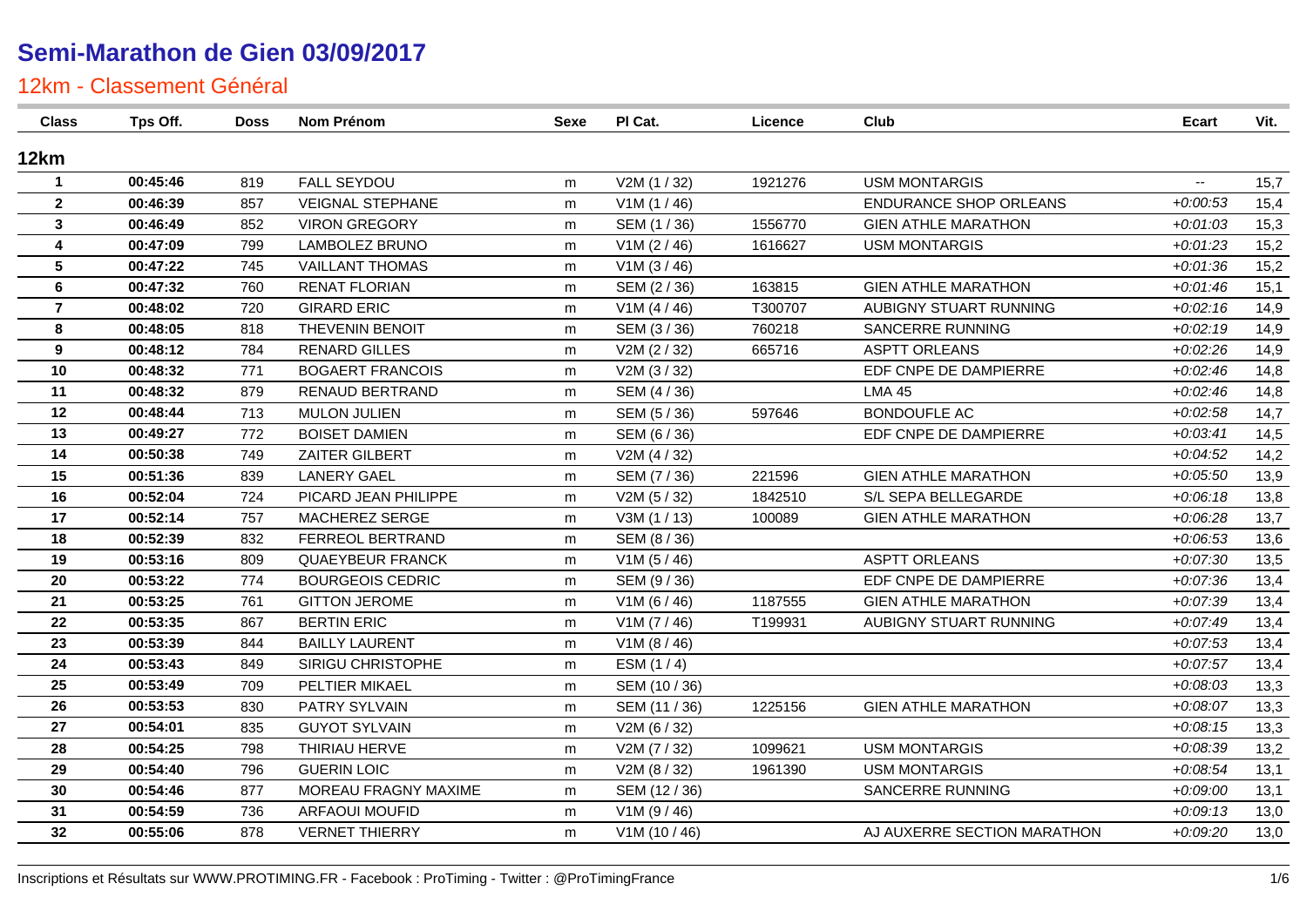| <b>Class</b> | Tps Off. | Doss | Nom Prénom                   | Sexe         | PI Cat.       | Licence | Club                        | <b>Ecart</b> | Vit. |
|--------------|----------|------|------------------------------|--------------|---------------|---------|-----------------------------|--------------|------|
| 33           | 00:55:10 | 887  | <b>AUBERTIN NICOLAS</b>      | m            | V1M (11 / 46) |         |                             | $+0.09:24$   | 13,0 |
| 34           | 00:55:11 | 781  | POITEVIN ETIENNE             | m            | SEM (13/36)   |         | EDF CNPE DE DAMPIERRE       | $+0.09:25$   | 13,0 |
| 35           | 00:55:20 | 858  | THEBAUD JEAN NOEL            | m            | V1M(12/46)    |         |                             | $+0.09334$   | 13,0 |
| 36           | 00:55:23 | 722  | PAILLET YOAN                 | m            | SEM (14 / 36) |         |                             | $+0.0937$    | 13,0 |
| 37           | 00:55:24 | 770  | RICHEVAUX SYLVAIN            | m            | SEM (15 / 36) | 1645260 | <b>GIEN ATHLE MARATHON</b>  | $+0.09338$   | 12,9 |
| 38           | 00:55:33 | 701  | LETONNELIER THIERRY          | m            | V1M(13/46)    |         |                             | $+0.09:47$   | 12,9 |
| 39           | 00:55:44 | 842  | <b>RAT EMMANUEL</b>          | m            | V1M (14/46)   |         |                             | $+0.09.58$   | 12,9 |
| 40           | 00:55:48 | 735  | LEWANDOWSKI PHILIPPE         | m            | V1M(15/46)    |         |                             | $+0:10:02$   | 12,9 |
| 41           | 00:55:56 | 754  | MANTE DOMINIQUE              | m            | V2M (9 / 32)  | 1401517 | <b>GIEN ATHLE MARATHON</b>  | $+0:10:10$   | 12,8 |
| 42           | 00:56:02 | 780  | <b>NAQUIN PATRICK</b>        | m            | V2M (10 / 32) | 628695  | EDF CNPE DE DAMPIERRE       | $+0:10:16$   | 12,8 |
| 43           | 00:56:08 | 866  | <b>ANTZ BRUNO</b>            | m            | V2M (11 / 32) | 1934652 | NEUVOY RUNNING              | $+0.10:22$   | 12,8 |
| 44           | 00:56:17 | 789  | <b>JOBET JEAN BAPTISTE</b>   | m            | SEM (16 / 36) |         | LES FOULEES DE LA ROSE      | $+0.10.31$   | 12,7 |
| 45           | 00:56:29 | 846  | PIVIN MICHAEL                | m            | V1M (16 / 46) |         |                             | $+0:10:43$   | 12,7 |
| 46           | 00:56:48 | 773  | <b>BOUCHET OLIVIER</b>       | m            | V2M (12 / 32) |         | EDF CNPE DE DAMPIERRE       | $+0:11:02$   | 12,6 |
| 47           | 00:56:49 | 889  | <b>DESJARDINS THIERRY</b>    | m            | V2M (13 / 32) |         | <b>RHUMER'S TEAM</b>        | $+0:11:03$   | 12,6 |
| 48           | 00:56:49 | 829  | <b>BLANCHARD ALAIN</b>       | m            | V3M (2 / 13)  |         |                             | $+0:11:03$   | 12,6 |
| 49           | 00:56:51 | 751  | <b>BERRIER MICHELE</b>       | f            | V3F(1/3)      | 883112  | J3 SPORTS AMILLY*           | $+0:11:05$   | 12,6 |
| 50           | 00:57:06 | 783  | <b>TORRE VINCENT</b>         | m            | V2M (14 / 32) |         | EDF CNPE DE DAMPIERRE       | $+0:11:20$   | 12,6 |
| 51           | 00:57:29 | 816  | ROULSTONE DANIEL             | m            | V1M(17/46)    |         |                             | $+0:11:43$   | 12,5 |
| 52           | 00:57:33 | 782  | ROUSSEAU BERTRAND            | m            | V1M(18/46)    |         | EDF CNPE DE DAMPIERRE       | $+0:11:47$   | 12,5 |
| 53           | 00:57:42 | 865  | <b>COUTELLIER CHRISTOPHE</b> | m            | V1M (19 / 46) |         |                             | $+0:11:56$   | 12,4 |
| 54           | 00:57:54 | 806  | SADLER CHRISTOPHE            | m            | V1M (20 / 46) |         |                             | $+0:12:08$   | 12,4 |
| 55           | 00:58:02 | 710  | <b>COMAS NICOLAS</b>         | m            | SEM (17 / 36) |         |                             | $+0:12:16$   | 12,4 |
| 56           | 00:58:03 | 762  | CHERON JEAN PHILIPPE         | m            | V1M (21 / 46) |         | AS HUTCHINSON               | $+0:12:17$   | 12,4 |
| 57           | 00:58:36 | 807  | LOISEAU DAVID                | m            | V1M (22 / 46) |         | <b>ESPRIT D EQUIPE (E2)</b> | $+0:12:50$   | 12,2 |
| 58           | 00:58:44 | 730  | ALBESSARD CEDRIC             | m            | SEM (18 / 36) | T302175 | PASS J AIME COURIR          | $+0:12:58$   | 12,2 |
| 59           | 00:58:54 | 759  | <b>DROIT FLORENCE</b>        | $\mathbf{f}$ | V1F(1/19)     | 1862476 | <b>GIEN ATHLE MARATHON</b>  | $+0:13:08$   | 12,2 |
| 60           | 00:58:54 | 821  | <b>RUSSO MESSIAS</b>         | m            | V2M (15 / 32) | 1796870 | <b>GIEN ATHLE MARATHON</b>  | $+0:13:08$   | 12,2 |
| 61           | 00:59:13 | 855  | <b>COLAS JEAN MARC</b>       | m            | V3M(3/13)     | 1323836 | SANCERRE RUNNING            | $+0:13:27$   | 12,1 |
| 62           | 00:59:15 | 747  | LOISEAU CHRISTOPHE           | m            | V1M(23/46)    |         | <b>ESPRIT D EQUIPE (E2)</b> | $+0:13:29$   | 12,1 |
| 63           | 01:00:04 | 746  | MAILLOU DAVID                | m            | V1M (24 / 46) |         | <b>ESPRIT D EQUIPE (E2)</b> | $+0:14:18$   | 11,9 |
| 64           | 01:00:27 | 876  | PRIEUR THIERRY               | m            | V2M (16 / 32) | 1453079 | SANCERRE RUNNING            | $+0.14:41$   | 11,9 |
| 65           | 01:00:29 | 800  | PEREIRA CANDIDO              | m            | V3M(4/13)     | 301530  | <b>USM MONTARGIS</b>        | $+0.14:43$   | 11,9 |
| 66           | 01:00:31 | 853  | NIRAT SEBASTIEN              | m            | V1M (25 / 46) |         |                             | $+0.14:45$   | 11,8 |
|              |          |      |                              |              |               |         |                             |              |      |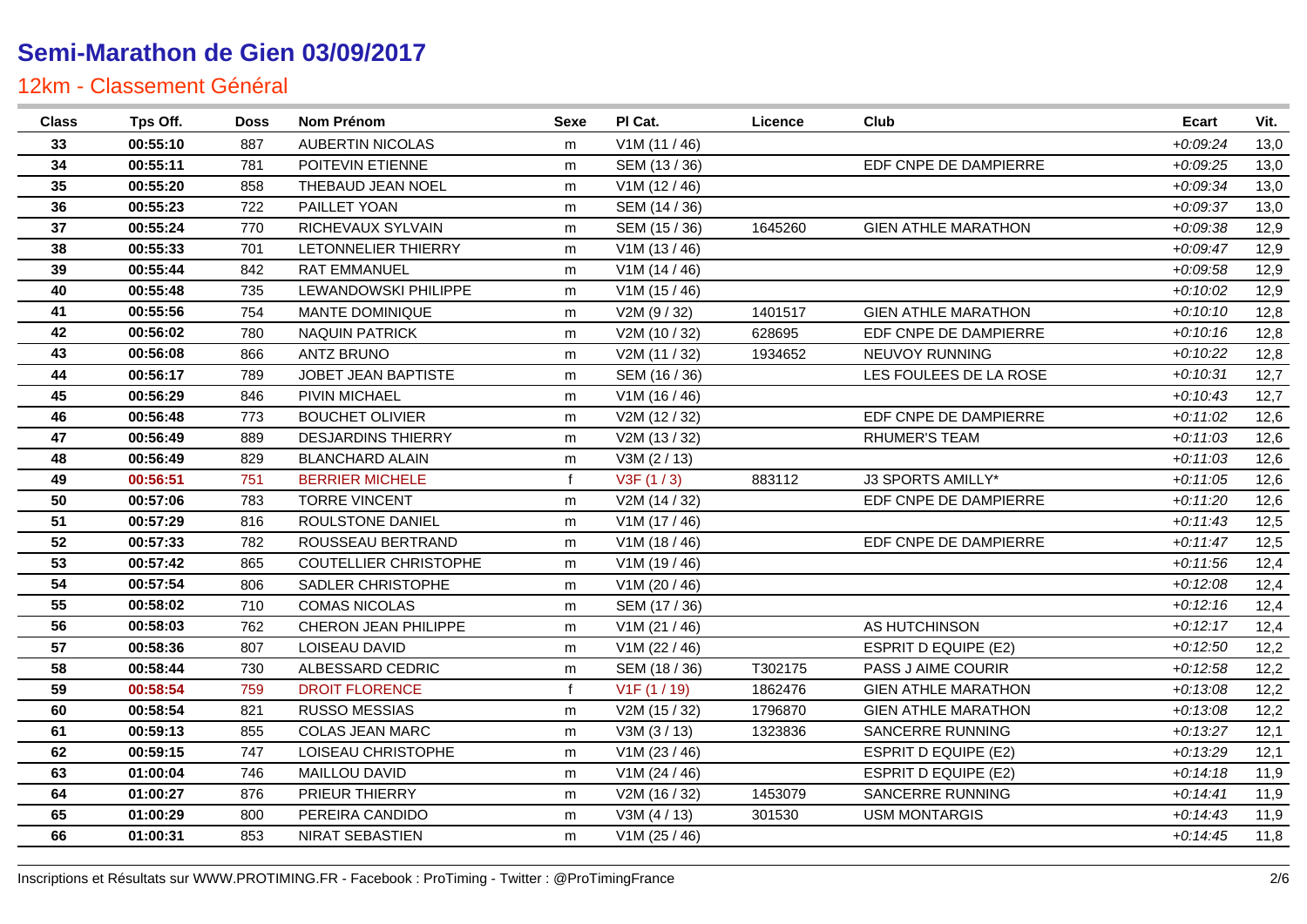| <b>Class</b> | Tps Off. | Doss | Nom Prénom                  | <b>Sexe</b>  | PI Cat.       | Licence  | Club                        | <b>Ecart</b> | Vit. |
|--------------|----------|------|-----------------------------|--------------|---------------|----------|-----------------------------|--------------|------|
| 67           | 01:00:36 | 744  | <b>BONTEMPS SEBASTIEN</b>   | m            | SEM (19 / 36) | 113062   | <b>GIEN ATHLE MARATHON</b>  | $+0:14:50$   | 11,8 |
| 68           | 01:00:48 | 741  | ROUILLY DAVID               | m            | V1M (26 / 46) |          |                             | $+0:15:02$   | 11,8 |
| 69           | 01:00:48 | 719  | RIGAULT SEBASTIEN           | m            | SEM (20 / 36) |          |                             | $+0:15:02$   | 11,8 |
| 70           | 01:01:20 | 827  | PINON ERIC                  | m            | V1M(27/46)    |          |                             | $+0:15:34$   | 11,7 |
| 71           | 01:01:37 | 859  | <b>BILLAULT VINCENT</b>     | m            | V2M (17 / 32) |          | SSV                         | $+0:15:51$   | 11,6 |
| 72           | 01:01:47 | 890  | <b>MAZET BLONDIN CAROLE</b> | $\mathbf{f}$ | V1F(2/19)     |          |                             | $+0.16:01$   | 11,6 |
| 73           | 01:01:49 | 795  | <b>MAUDUIT SYLVAIN</b>      | m            | V1M (28 / 46) |          |                             | $+0.16.03$   | 11,6 |
| 74           | 01:02:24 | 838  | <b>BOURDERIOUR MICHEL</b>   | m            | V3M (5 / 13)  |          |                             | $+0.16.38$   | 11,5 |
| 75           | 01:02:50 | 786  | <b>BEDU DOMINIQUE</b>       | f            | V2F(1/14)     | 1001580  | <b>GIEN ATHLE MARATHON</b>  | $+0:17:04$   | 11,4 |
| 76           | 01:02:59 | 873  | <b>BRISSONNET THIERRY</b>   | m            | V2M (18 / 32) |          |                             | $+0:17:13$   | 11,4 |
| 77           | 01:03:02 | 794  | <b>LESEURRE OLIVIER</b>     | m            | SEM (21 / 36) |          |                             | $+0:17:16$   | 11,4 |
| 78           | 01:03:09 | 874  | <b>MILLERIOUX NICOLAS</b>   | m            | SEM (22 / 36) |          | <b>SANCERRE RUNNING</b>     | $+0:17:23$   | 11,4 |
| 79           | 01:03:22 | 711  | <b>ROCCI VERONIQUE</b>      | $\mathbf{f}$ | V1F(3/19)     |          |                             | $+0:17:36$   | 11,3 |
| 80           | 01:03:33 | 738  | MAILLARD DOMINIQUE          | m            | V2M (19 / 32) |          |                             | $+0:17:47$   | 11,3 |
| 81           | 01:03:33 | 737  | <b>MAILLARD ESTELLE</b>     | $\mathbf{f}$ | SEF (1 / 10)  |          |                             | $+0:17:47$   | 11,3 |
| 82           | 01:03:34 | 731  | <b>ROUX MICHEL</b>          | m            | V3M (6 / 13)  |          |                             | $+0:17:48$   | 11,3 |
| 83           | 01:03:53 | 883  | <b>VIGNE MATHIEU</b>        | m            | SEM (23 / 36) | 19457125 | NEUVOY RUNNING              | $+0.18:07$   | 11,2 |
| 84           | 01:04:05 | 793  | ELOIRE LUDOVIC              | m            | V1M (29 / 46) |          |                             | $+0:18:19$   | 11,2 |
| 85           | 01:04:10 | 843  | <b>BOITIER LAURA</b>        | f            | SEF (2/10)    |          |                             | $+0.18:24$   | 11,2 |
| 86           | 01:04:16 | 884  | <b>KFOURI JOSEPH</b>        | m            | ESM (2/4)     |          |                             | $+0.18.30$   | 11,2 |
| 87           | 01:04:20 | 880  | <b>DESPLATS VICTOR</b>      | m            | SEM (24 / 36) |          |                             | $+0.1834$    | 11,1 |
| 88           | 01:04:24 | 868  | RIMBAULT JEAN PIERRE        | m            | V3M (7 / 13)  | T199979  | AUBIGNY STUART RUNNING      | $+0.18.38$   | 11,1 |
| 89           | 01:04:30 | 764  | <b>BLONDEAU SYLVAIN</b>     | m            | V1M (30 / 46) |          |                             | $+0:18:44$   | 11,1 |
| 90           | 01:04:34 | 815  | <b>DUBOIS PHILIPPE</b>      | m            | V3M (8 / 13)  | 149744   | NEVOY RUNNING               | $+0.18:48$   | 11,1 |
| 91           | 01:04:36 | 788  | <b>NICOLET NATHALIE</b>     | $\mathbf{f}$ | V1F(4/19)     |          |                             | $+0.18.50$   | 11,1 |
| 92           | 01:04:43 | 787  | <b>NARCY JULIEN</b>         | m            | SEM (25 / 36) |          | <b>CSC JUDO BRIARE</b>      | $+0.18.57$   | 11,1 |
| 93           | 01:04:53 | 723  | <b>MORAN CHRISTOPHE</b>     | m            | V1M(31/46)    |          | <b>UC GIEN SPORT</b>        | $+0.19:07$   | 11,0 |
| 94           | 01:05:03 | 837  | <b>CARVALHO PHILOMENE</b>   | $\mathbf{f}$ | SEF (3/10)    | 1908041  | <b>GIEN ATHLE MARATHON</b>  | $+0:19:17$   | 11,0 |
| 95           | 01:05:09 | 740  | <b>REGNIER XAVIER</b>       | m            | SEM (26 / 36) |          | <b>UC GIEN SPORT</b>        | $+0.19.23$   | 11,0 |
| 96           | 01:05:43 | 881  | <b>RIBAULT DENIS</b>        | m            | V1M (32 / 46) |          | <b>OTIS</b>                 | $+0:19:57$   | 10,9 |
| 97           | 01:05:54 | 836  | <b>GARIBALDI JOSEPH</b>     | m            | V2M (20 / 32) | 1299251  | AJ AUXERRE SECTION MARATHON | $+0.20:08$   | 10,9 |
| 98           | 01:06:13 | 739  | <b>LABAUME VINCENT</b>      | m            | V1M(33/46)    |          |                             | $+0:20:27$   | 10,8 |
| 99           | 01:06:15 | 864  | <b>GRESSET ALAIN</b>        | m            | V2M (21 / 32) |          |                             | $+0.20.29$   | 10,8 |
| 100          | 01:06:21 | 848  | CHEVRY JOCELYNE             |              | V3F(2/3)      |          |                             | $+0.20.35$   | 10,8 |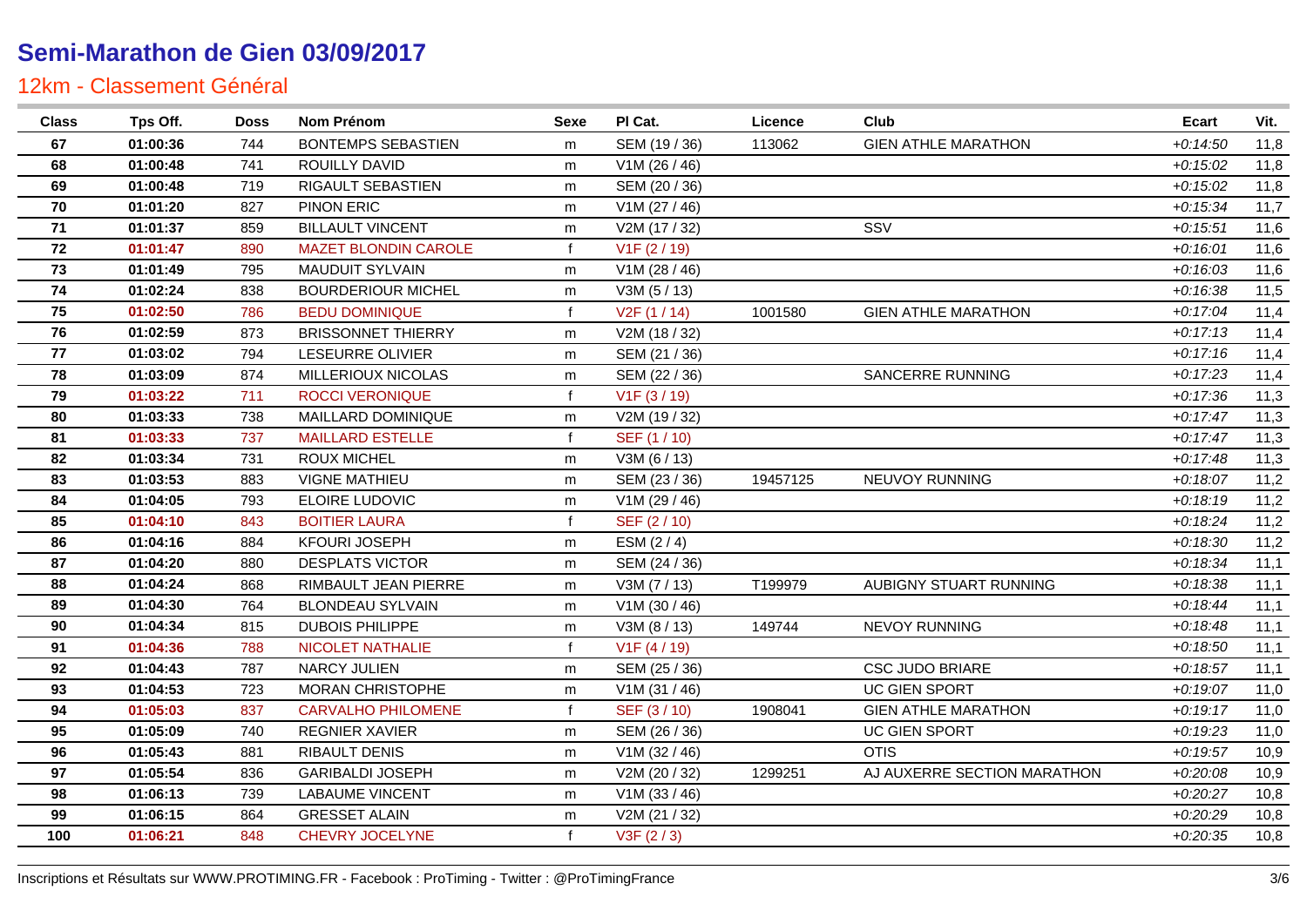| <b>Class</b> | Tps Off. | <b>Doss</b> | Nom Prénom                 | Sexe         | PI Cat.                   | Licence | Club                        | <b>Ecart</b> | Vit. |
|--------------|----------|-------------|----------------------------|--------------|---------------------------|---------|-----------------------------|--------------|------|
| 101          | 01:06:45 | 753         | <b>BARAT NICOLE</b>        |              | V <sub>2</sub> F (2 / 14) | 1216156 | <b>GIEN ATHLE MARATHON</b>  | $+0.20.59$   | 10,7 |
| 102          | 01:06:47 | 777         | <b>GIRAUDON THIERRY</b>    | m            | V2M (22 / 32)             |         | EDF CNPE DE DAMPIERRE       | $+0.21:01$   | 10,7 |
| 103          | 01:06:51 | 826         | <b>SIDOLI STEPHANIE</b>    | $\mathbf f$  | V1F (5 / 19)              |         |                             | $+0.21:05$   | 10,7 |
| 104          | 01:07:02 | 752         | <b>BERRIER PHILIPPE</b>    | m            | V3M (9 / 13)              | 894084  | J3 SPORTS AMILLY*           | $+0.21:16$   | 10,7 |
| 105          | 01:07:11 | 801         | <b>BERNARDINI LUCIO</b>    | m            | SEM (27 / 36)             |         | EDF CNPE DE DAMPIERRE       | $+0.21.25$   | 10,7 |
| 106          | 01:07:11 | 778         | <b>HERMANT BRUNO</b>       | m            | V1M (34 / 46)             |         | EDF CNPE DE DAMPIERRE       | $+0.21.25$   | 10,7 |
| 107          | 01:07:14 | 891         | PINAULT FREDERIC           | m            | V1M (35 / 46)             |         | <b>BJC 18</b>               | $+0.21.28$   | 10,7 |
| 108          | 01:07:23 | 875         | RODRIGUEZ MICKAEL          | m            | SEM (28 / 36)             |         |                             | $+0.21.37$   | 10,6 |
| 109          | 01:08:20 | 851         | <b>FULCONIS RENAUD</b>     | m            | V2M (23 / 32)             |         |                             | $+0:22:34$   | 10,5 |
| 110          | 01:08:20 | 886         | <b>JULLY SANDRINE</b>      | $\mathsf{f}$ | V <sub>1</sub> F (6 / 19) | 1496062 | J3 SPORTS AMILLY*           | $+0.22:34$   | 10,5 |
| 111          | 01:08:27 | 758         | POCHON BRIGITTE            | $\mathbf{f}$ | V2F(3/14)                 | 1681723 | <b>GIEN ATHLE MARATHON</b>  | $+0.22:41$   | 10,5 |
| 112          | 01:08:34 | 776         | <b>BUREAU ROMAIN</b>       | m            | SEM (29 / 36)             |         | EDF CNPE DE DAMPIERRE       | $+0.22:48$   | 10,5 |
| 113          | 01:08:34 | 775         | <b>BREUZARD CHRISTOPHE</b> | m            | V1M (36 / 46)             |         | EDF CNPE DE DAMPIERRE       | $+0.22:48$   | 10,5 |
| 114          | 01:08:35 | 779         | LEPEYTRE JEROME            | m            | SEM (30 / 36)             |         | EDF CNPE DE DAMPIERRE       | $+0.22:49$   | 10,4 |
| 115          | 01:08:46 | 845         | <b>BURGARD KARL</b>        | m            | V1M (37 / 46)             |         |                             | $+0.23:00$   | 10,4 |
| 116          | 01:09:00 | 790         | LARRIBAUD CEDRIC           | m            | SEM (31 / 36)             |         | <b>ASASPP</b>               | $+0.23:14$   | 10,4 |
| 117          | 01:09:02 | 791         | <b>LOPES MARIANA</b>       | $\mathbf{f}$ | SEF (4/10)                |         |                             | $+0.23:16$   | 10,4 |
| 118          | 01:09:07 | 765         | <b>MARTINOT XAVIER</b>     | m            | SEM (32 / 36)             |         |                             | $+0.23.21$   | 10,4 |
| 119          | 01:09:07 | 766         | <b>MARTINOT FLORIAN</b>    | m            | SEM (33 / 36)             |         |                             | $+0.23.21$   | 10,4 |
| 120          | 01:09:15 | 854         | <b>COLAS ANNIE</b>         | $\mathbf{f}$ | V2F(4/14)                 | 1454194 | LB CHATEAUROUX              | $+0.23.29$   | 10,3 |
| 121          | 01:09:36 | 860         | <b>HOWALD REMI</b>         | m            | SEM (34 / 36)             |         | EDF CNPE DE DAMPIERRE       | $+0.23:50$   | 10,3 |
| 122          | 01:09:38 | 888         | <b>HRYNYK SABRINA</b>      | $\mathsf{f}$ | V1F (7 / 19)              |         | <b>RHUMER'S TEAM</b>        | $+0.23:52$   | 10,3 |
| 123          | 01:09:40 | 808         | <b>LOISEAU CELINE</b>      | $\mathbf{f}$ | V1F (8 / 19)              |         | <b>ESPRIT D EQUIPE (E2)</b> | $+0.23.54$   | 10,3 |
| 124          | 01:10:13 | 733         | PORRET MARTIN              | m            | SEM (35 / 36)             |         |                             | $+0.24.27$   | 10,2 |
| 125          | 01:10:15 | 803         | <b>XIE YUMIAO</b>          | $\mathbf{f}$ | SEF (5/10)                |         | EDF CNPE DE DAMPIERRE       | $+0.24.29$   | 10,2 |
| 126          | 01:10:16 | 802         | <b>GENTER LIONEL</b>       | m            | V2M (24 / 32)             |         | EDF CNPE DE DAMPIERRE       | $+0.24.30$   | 10,2 |
| 127          | 01:10:16 | 767         | SHARIFI THOMAS             | m            | ESM (3/4)                 |         |                             | $+0.24.30$   | 10,2 |
| 128          | 01:10:19 | 748         | <b>NAQUIN EMILIE</b>       |              | SEF (6 / 10)              |         |                             | $+0.24.33$   | 10,2 |
| 129          | 01:10:36 | 871         | <b>HABAY ISABELLE</b>      | $\mathbf{f}$ | V1F (9 / 19)              |         |                             | $+0.24:50$   | 10,1 |
| 130          | 01:10:45 | 825         | <b>THIRDT CHRISTELLE</b>   | $\mathbf f$  | V1F (10 / 19)             | T300649 | AUBIGNY STUART RUNNING      | $+0.24.59$   | 10,1 |
| 131          | 01:10:45 | 824         | SIGNOL YVAN                | m            | V2M (25 / 32)             | T300650 | AUBIGNY STUART RUNNING      | $+0.24.59$   | 10,1 |
| 132          | 01:11:12 | 712         | <b>BONVALET FREDERIQUE</b> | $\mathsf{f}$ | SEF (7/10)                |         | THIBAULT RENOV              | $+0.25.26$   | 10,1 |
| 133          | 01:12:00 | 831         | <b>CIMADURE OLIVIER</b>    | m            | V1M (38 / 46)             |         |                             | $+0.26:14$   | 10,0 |
| 134          | 01:12:05 | 750         | <b>BECQUET CORINNE</b>     | f            | V1F (11 / 19)             |         |                             | $+0.26:19$   | 9,9  |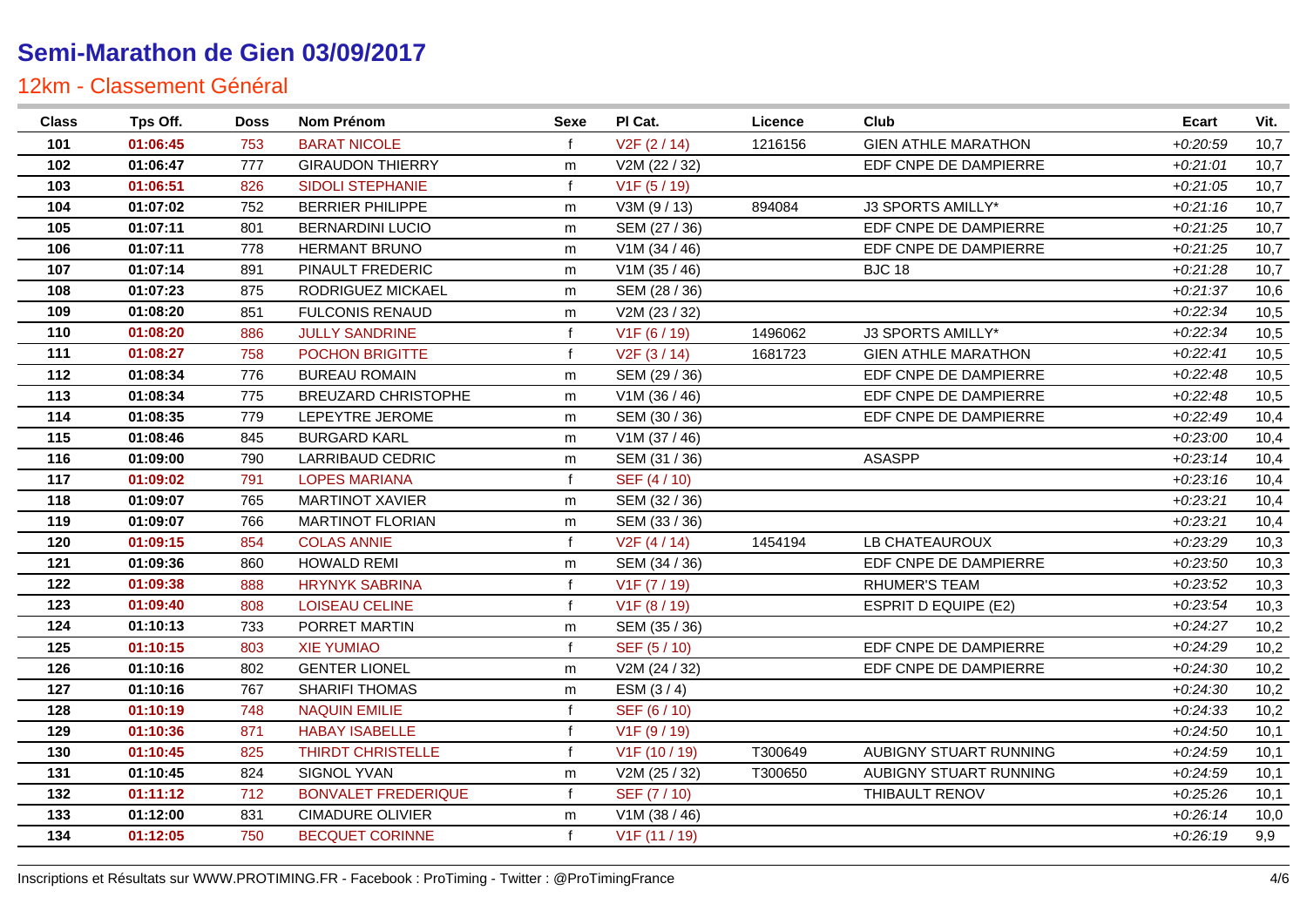| <b>Class</b> | Tps Off. | <b>Doss</b> | Nom Prénom                | Sexe         | PI Cat.                    | <b>Licence</b> | Club                       | <b>Ecart</b> | Vit. |
|--------------|----------|-------------|---------------------------|--------------|----------------------------|----------------|----------------------------|--------------|------|
| 135          | 01:12:14 | 769         | DE CHAMPRIS LOUIS         | m            | ESM $(4/4)$                |                |                            | $+0.26.28$   | 9,9  |
| 136          | 01:12:23 | 785         | <b>MARLET OLIVIER</b>     | m            | V1M (39 / 46)              |                |                            | $+0.26.37$   | 9,9  |
| 137          | 01:12:24 | 804         | <b>BELHOSTE VINCENT</b>   | m            | V1M(40/46)                 |                |                            | $+0.26.38$   | 9,9  |
| 138          | 01:12:45 | 833         | <b>DESHAYES ERIC</b>      | m            | V1M (41 / 46)              |                |                            | $+0.26.59$   | 9,8  |
| 139          | 01:12:52 | 834         | PARCINEAU GERARD          | m            | V2M (26 / 32)              |                |                            | $+0.27:06$   | 9,8  |
| 140          | 01:13:01 | 869         | <b>AUBERRT VERONIQUE</b>  | f            | V <sub>1</sub> F (12 / 19) |                |                            | $+0.27:15$   | 9,8  |
| 141          | 01:13:02 | 885         | <b>LIGNIEZ LOUISE</b>     | $\mathbf f$  | ESF $(1/1)$                |                |                            | $+0.27:16$   | 9,8  |
| 142          | 01:13:12 | 862         | <b>SIGNOL KATY</b>        | $\mathbf{f}$ | V <sub>1</sub> F (13 / 19) |                |                            | $+0.27.26$   | 9,8  |
| 143          | 01:13:13 | 863         | <b>MACE SEBASTIEN</b>     | m            | V1M (42 / 46)              |                |                            | $+0:27:27$   | 9,8  |
| 144          | 01:13:16 | 763         | <b>DERIAUX NATHALIE</b>   | $\mathbf f$  | V2F(5/14)                  | 1762976        | <b>GIEN ATHLE MARATHON</b> | $+0.27:30$   | 9,8  |
| 145          | 01:13:20 | 805         | <b>RIGLET LAETITIA</b>    | $\mathbf{f}$ | V1F (14 / 19)              | 1323212        | EDF CNPE DE DAMPIERRE      | $+0.27.34$   | 9,8  |
| 146          | 01:13:20 | 828         | LEFEVRE LAURENCE          | $\mathbf{f}$ | V2F(6/14)                  |                |                            | $+0.27.34$   | 9,8  |
| 147          | 01:13:42 | 817         | <b>BROWN WIL</b>          | $\mathbf f$  | V1F (15 / 19)              |                |                            | $+0.27:56$   | 9,7  |
| 148          | 01:14:09 | 811         | <b>DESBOIS DAVID</b>      | m            | V1M(43/46)                 |                |                            | $+0.28.23$   | 9,7  |
| 149          | 01:14:20 | 813         | LAGNIEZ BRUNO             | m            | V2M (27 / 32)              |                |                            | $+0.28.34$   | 9,6  |
| 150          | 01:14:42 | 847         | <b>FALATIK EVE</b>        | $\mathsf{f}$ | V1F (16 / 19)              |                |                            | $+0.28:56$   | 9,6  |
| 151          | 01:14:46 | 728         | <b>SUREAU ROMY</b>        | $\mathbf{f}$ | SEF (8 / 10)               |                |                            | $+0.29:00$   | 9,6  |
| 152          | 01:14:46 | 861         | <b>BILLAULT GILLES</b>    | m            | V2M (28 / 32)              | 115532         | <b>ALTIS TOPPAN</b>        | $+0.29:00$   | 9,6  |
| 153          | 01:15:10 | 792         | <b>FOURNIER DIDIER</b>    | m            | V1M (44 / 46)              |                |                            | $+0.29.24$   | 9,5  |
| 154          | 01:15:32 | 729         | FEUILLIAS MARC OLIVIER    | m            | SEM (36 / 36)              |                |                            | $+0.29:46$   | 9,5  |
| 155          | 01:15:39 | 732         | PORRET BERNARD            | m            | V3M (10 / 13)              |                |                            | $+0.29.53$   | 9,5  |
| 156          | 01:15:42 | 797         | <b>THILLOU GERARD</b>     | m            | V4M(1/3)                   |                |                            | $+0.29.56$   | 9,5  |
| 157          | 01:15:42 | 872         | <b>DURAND EVELYNE</b>     | $\mathbf{f}$ | V <sub>1</sub> F (17 / 19) |                |                            | $+0.29.56$   | 9,5  |
| 158          | 01:15:52 | 716         | DROUOT CHRISTOPHE         | m            | V2M (29 / 32)              | 1382953        | LOIR ESPOIR ATHLE          | $+0.30:06$   | 9,4  |
| 159          | 01:15:52 | 714         | <b>GRAVELET MARIE</b>     | f            | SEF (9/10)                 | 1642608        | LOIR ESPOIR ATHLE          | $+0.30:06$   | 9,4  |
| 160          | 01:15:52 | 717         | <b>TASSIN REMY</b>        | m            | V3M (11 / 13)              | 1623258        | LOIR ESPOIR ATHLE          | $+0.30:06$   | 9,4  |
| 161          | 01:15:53 | 742         | <b>GERVAIS OLIVIER</b>    | m            | V2M (30 / 32)              |                | LOIR ESPOIR ATHLE          | $+0:30:07$   | 9,4  |
| 162          | 01:15:53 | 718         | SENEJOUX HERVE            | m            | V1M (45 / 46)              |                | LOIR ESPOIR ATHLE          | $+0.30:07$   | 9,4  |
| 163          | 01:16:52 | 743         | <b>BONTEMPS ANDREE</b>    | $\mathbf{f}$ | V3F(3/3)                   | 163827         | <b>GIEN ATHLE MARATHON</b> | $+0.31.06$   | 9,3  |
| 164          | 01:16:58 | 841         | <b>ROSSER ELIANE</b>      | $\mathbf f$  | V2F (7 / 14)               |                |                            | $+0:31:12$   | 9,3  |
| 165          | 01:17:04 | 708         | <b>GONNIN CORINNE</b>     | $\mathbf{f}$ | V2F(8/14)                  |                | SA MICHEL CREUZOT          | $+0:31:18$   | 9,3  |
| 166          | 01:17:22 | 882         | <b>TARTIVOT GAETAN</b>    | m            | V1M (46 / 46)              |                |                            | $+0.31.36$   | 9,3  |
| 167          | 01:17:29 | 812         | ZEDE ROBERT               | m            | V4M (2 / 3)                | 1096548        | <b>GIEN ATHLE MARATHON</b> | $+0.31.43$   | 9,2  |
| 168          | 01:18:25 | 840         | <b>JUSTE MARIE STELLA</b> | $\mathbf{f}$ | V1F (18 / 19)              |                |                            | $+0.32.39$   | 9,1  |